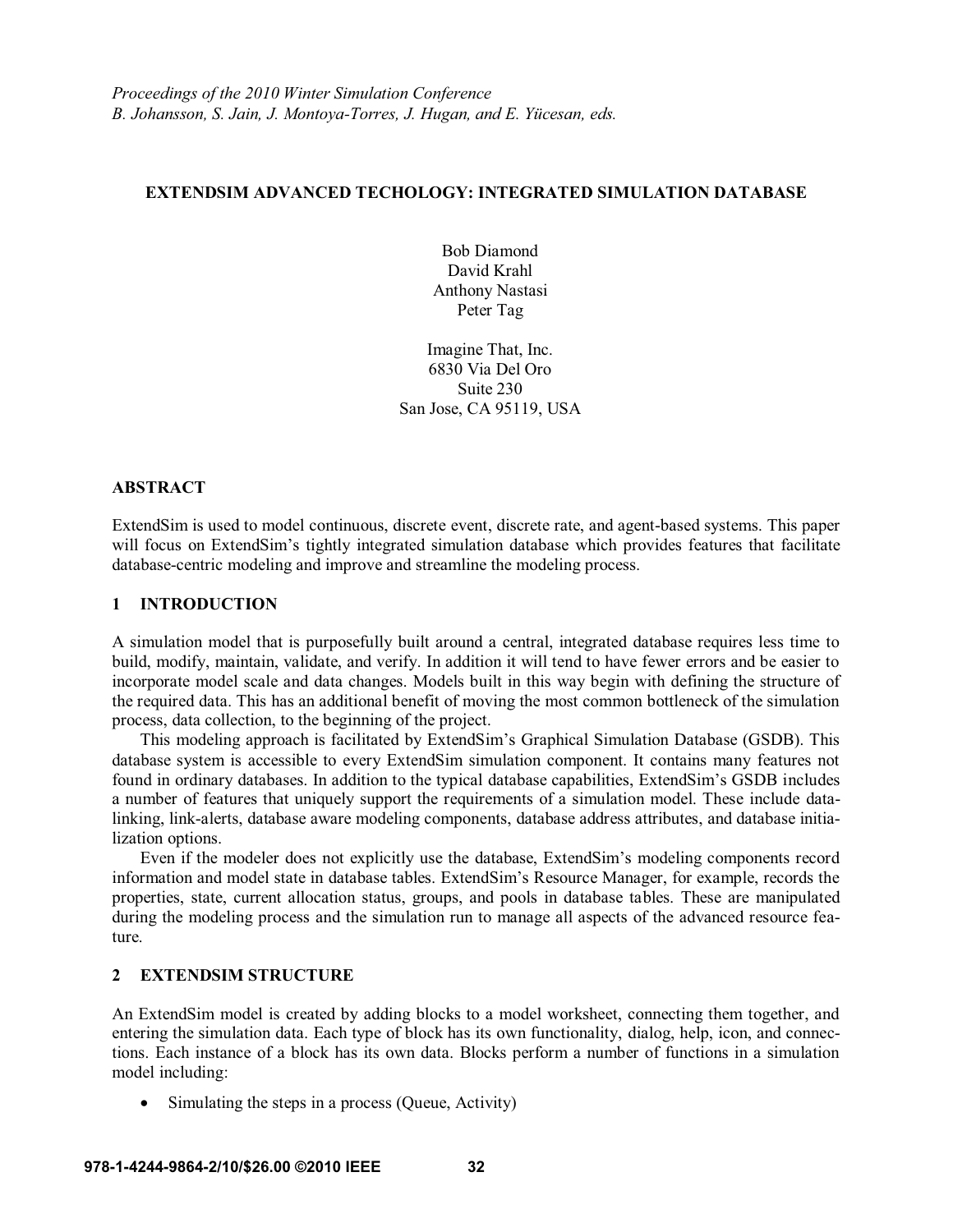#### *Diamond, Krahl, Nastasi, and Tag*

- Performing a calculation (Math, Random Number)
- Interfacing with other applications or data storage (Read, Write)
- Providing a model utility (Find and Replace, Count Blocks)
- Plot model results (Plotter, Histogram)
- $\bullet$ Tools for interface creation (Popup, Buttons)

The logical entity that moves through the system is referred to as an item. Items carry properties or attributes with them as they progress from one block to the next. Items are represented using lightweight data structures allowing virtually unlimited numbers to exist simultaneously within a model.

The source code for all of these blocks is available and can be viewed or modified by the end user. Blocks can be created from existing blocks or created from scratch.

Hierarchical blocks contain other blocks (either programmed or hierarchical). This helps to organize the model. Hierarchical blocks can be stored in a library and reused in the same or different models. ExtendSim has tools for creating an interface within the hierarchical block, making it easy for the modeler to expose important parameters and results.

#### **3 DATABASE AND SIMULATION HISTORY**

Simulation and databases are not new. Early attempts at combining the two technologies were made by Pritsker and Associates in the 1980's (Standridge and Pritsker 1987). However, the technologies and platforms of the of this time period limited the usefulness of these products. Few models were built that took advantage of the database features provided with Pritsker's products. The first ExtendSim (then known as Extend) database was developed by Simulation Dynamics as an add-in (Phelps, Parsons, and Siprelle 2000). This proved to be vital in learning how databases can and should be used in simulation models. Because this database was external to the ExtendSim program, there were limitations on what features could be implemented and the overall level of integration. With version 7 of ExtendSim, Imagine That Inc. introduced a fully integrated, graphical database. This database is part of the ExtendSim program, not an external component or add-in.

### **4 MODELING OBJECTIVES AND DATABASES**

Improvements to simulation technologies are driven by the needs and objectives of the users. These users fall into two general types: 1) the decision-makers who use the results from simulation models and 2) the modelers that build simulation models. Databases are a technological improvement that helps satisfy many of the objectives of both types of users. Decision-makers need results turned around more quickly and presented in convenient and meaningful formats. They also want accurate models that can be applied to a broader range of problems. In order to satisfy the objectives of decision-makers, modelers focus on finding ways to streamline and improve the modeling process. To do this, they need simulation technologies that reduce the time required to:

- Translate a problem into a simulation model
- Collect data
- Translate collected data into a form required by a model
- Verify and validate models
- Convert model results into a meaningful format for decision makers
- $\bullet$ Maintain models

Modelers also require simulation technologies that allow them to design more flexible models that can be easily reconfigured to accommodate different types of problems.

To see how a database can help achieve these objectives, it is helpful to break the modeling process into a set of discrete stages as shown in figure 1.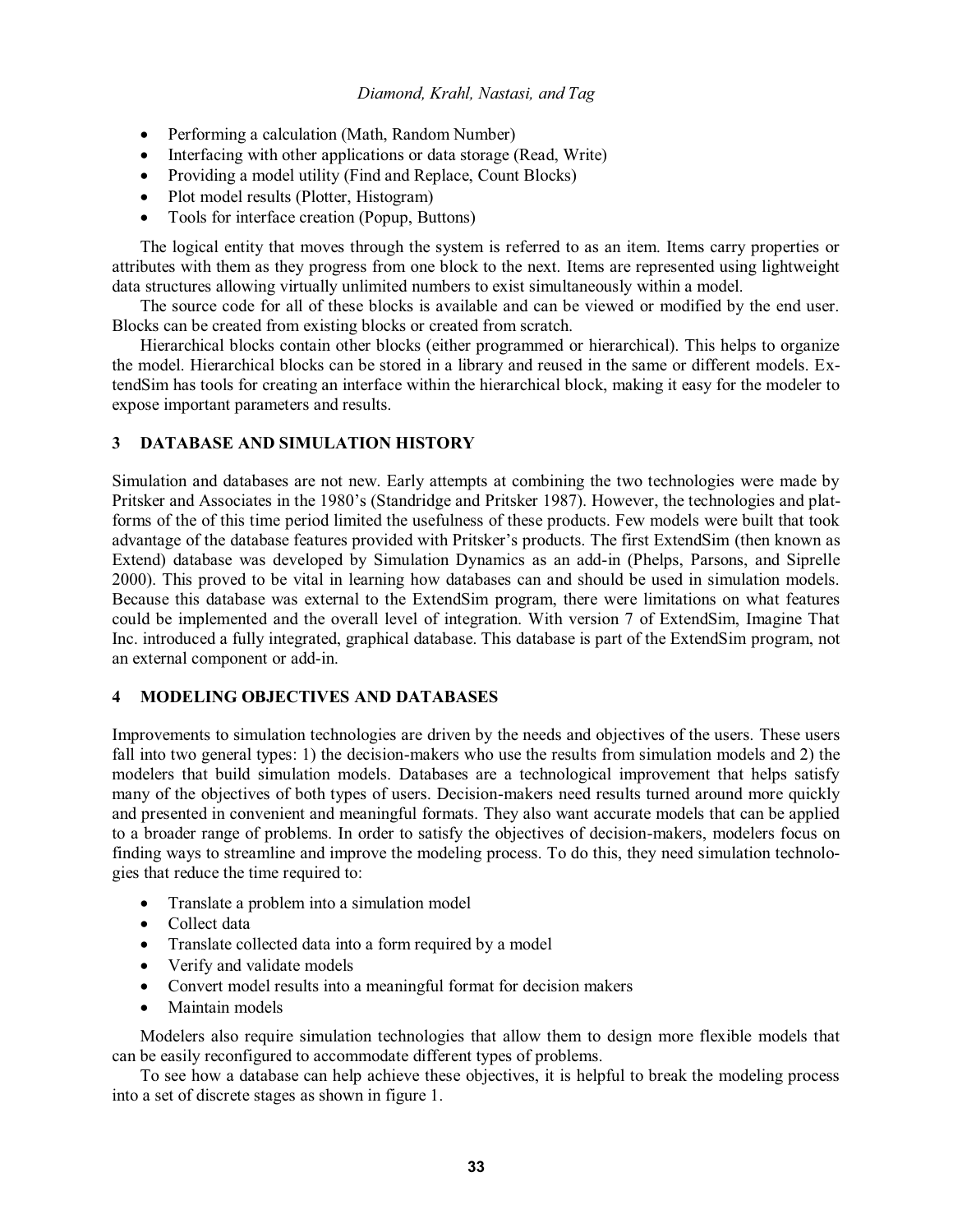

Figure 1: Modeling process stages

Each stage provides a different set of opportunities for streamlining and improving the modeling process. Having an integrated database allows modelers to design a simulation model with a data-centric point of view. This perspective is valuable because it provides opportunities to improve the simulation modeling process at multiple stages. After the problem has been defined, the next step in building a model with this approach is to design the database. This is done by identifying the important system entities, their properties and relations and translating these into database structures.

When the specifications for the simulation model are represented in database tables, it provides an opportunity to directly engage non-simulationists in the design stage of the modeling process. This can increase the applicability and acceptance level of the model. By structuring the database early in the design stage, it is also easier to determine what data is needed and communicate the requirements and format to the data providers. This reduces the time spent during the data collection stage which is often a bottleneck in the modeling process. Data defined and developed in this way will tend to be more complete and appropriate for the simulation model, reducing time spent iterating between the implementation, data collection and design stages. Having a well defined data design at the outset of the project will also reveal opportunities for creating smaller, more elegant and more scalable simulation models. This will increase model reusability and reduce the time required to maintain and reconfigure models.

At first blush, the only database features that are necessary to support simulation are tables, relationships and methods for getting and setting the data in the tables. These features improve and reduce the time spent in many of the modeling process stages. However, in order to fully harness the power of a database, the database components need to be tightly integrated with the other components in the simulation environment. The tighter the integration, the more streamlined the modeling process becomes. When the database becomes part-and-parcel of the simulation model, data redundancy is reduced, verification and validation time is shortened, the capability of the simulation environment is expanded, and models are more accessible to non-simulationists.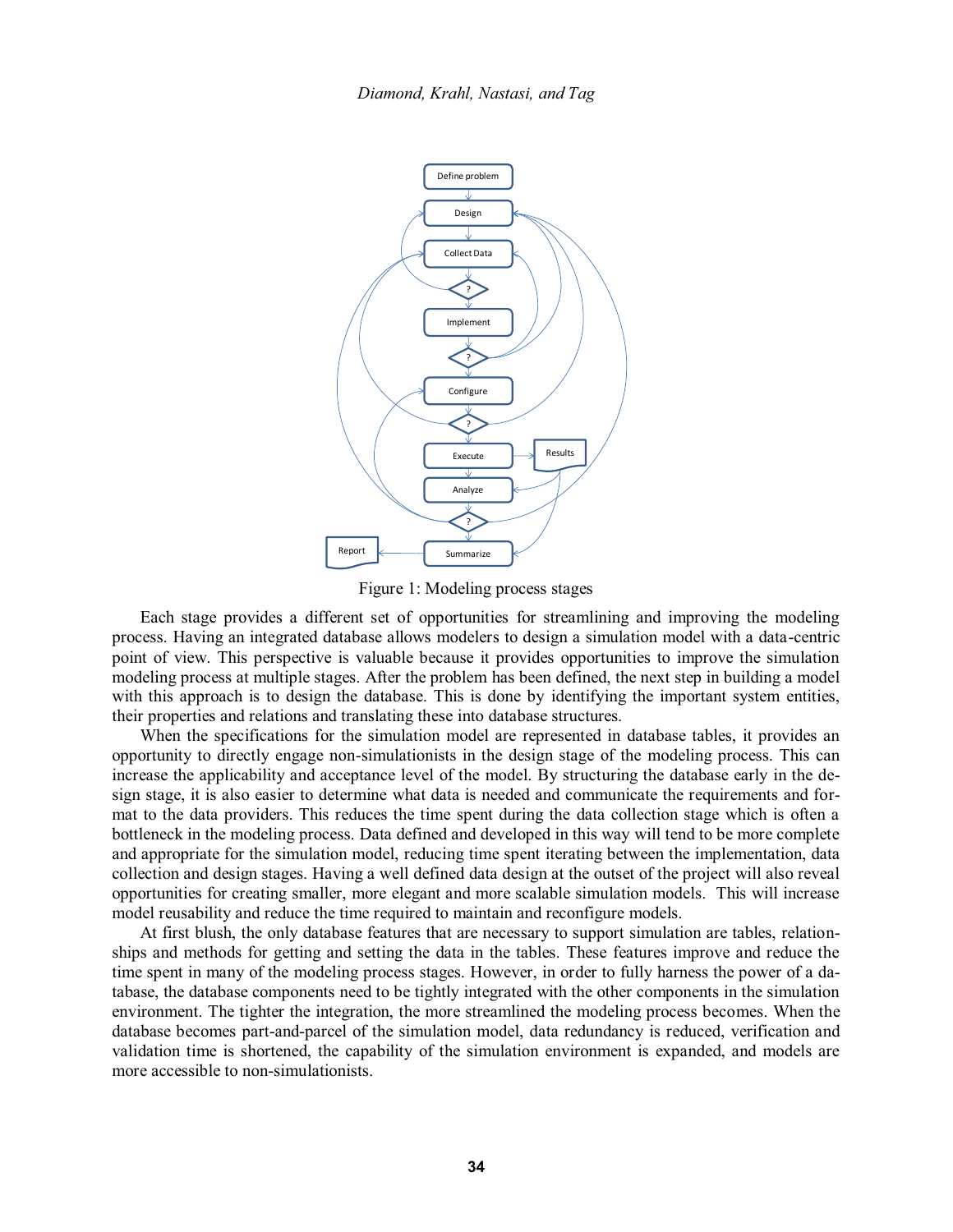# **5 IMPLEMENTATION**

When Imagine That Inc. set out to implement a next generation database in ExtendSim, the objective was to realize the full promise of database-centric modeling. In order to achieve this objective, they identified several advanced features that supported this vision:

- Rapid data access
- Data linking
- Database aware modeling components
- Embedded distributions
- Link alerts
- $\bullet$ Database address attributes
- -Database initialization

Since ExtendSim modeling is done with a graphical user interface, the user experience demands that databases be designed and accessed with that same ease of use, along with a suite of API (application programming interface) functions to allow blocks to create and access databases on the fly.

With the above features in mind, add-in and component-based databases were evaluated for Extend- Sim's GSDB during the development processes. However, it was not possible to modify these off-theshelf development tools to effectively implement the above features in a truly integrated simulation database. The GSDB is written in  $C++$  and is part of the ExtendSim application.

## **5.1 Basic Database Functionality**

As a baseline, any database used for simulation should have the following basic features. These are fundamental requirements for storing, accessing, and organizing simulation data and do not require additional descriptions or justifications.

- A variety of field types including string and numeric fields
- The ability to establish relationships
- Infinite "users" or access points to the database
- $\bullet$ An interface for accessing the data from the model

## **5.2 Rapid Data Access**

The GSDB has been optimized for rapid data access. Approximately 2 million reads and writes can be performed in a single second (Intel® Core™ 2 Duo T8400). The ExtendSim GSDB resides in memory to maintain high levels of performance. This kind of speed is essential for simulation models where the database is accessed many millions of times during a single simulation run.

The low computational overhead that occurs with database accesses in ExtendSim encourages modelers to represent as much of the system as possible in the database. This promotes better model design, increases model organization and streamlines the modeling process.

## **5.3 Data Linking**

Data linking is the bidirectional sharing of values between the database and block parameters or tables. Whenever a linked value changes, all of the components linked to that value are modified as well. This occurs whether the model is running or not. Typically a model parameter is linked with the point-andclick interface, but it can also be done programmatically through the database API. Databases must support an infinite number of read/write sources with no-lockout to data access. Since there can be many read/write links to the same data, a block can access and even change the data at any time, even during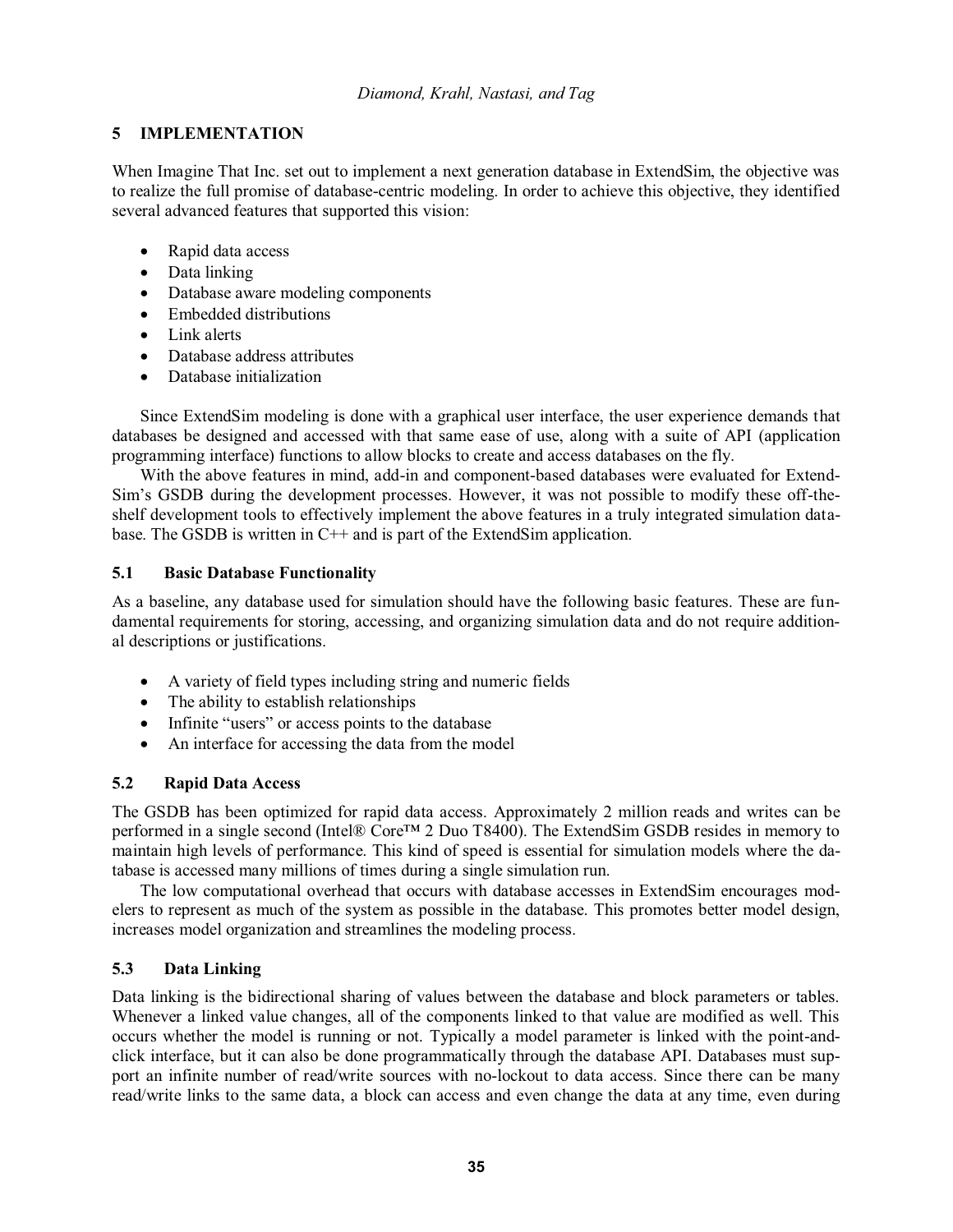changes initiated from another source. Linking eliminates data redundancy, reduces data errors, adds to model transparency, and assists in model organization.

### **5.4 Database Aware Modeling Components**

There are a variety of methods for accessing the database beyond linking. Imagine That Inc. has created blocks that allow the modeler to get and set database values with ExtendSim's point-and-click interface. In addition many of the blocks have specific functions that automatically utilize database structures. For example, the Scenario Manager automatically creates database tables with the scenario factors and responses and the Resource Manager uses the GSDB to store all of the information relevant to the Advanced Resources. These blocks, by leveraging the ExtendSim GSDB, provide a superior functionality and user interface experience making it easier to access and work with the data for the model.

### **5.5 Embedded Distributions**

Database cells can be specified as random distributions. Each time the cell is accessed, a value is sampled from the distribution. Named distributions can be created and used in multiple database cells. When one cell can provide a complete random distribution, it allows places in the model that require randomness to quickly access a statistical distribution from a single location in the database. This allows the modeler to maintain the simulation input data as a distribution rather than using separate database fields to represent the distribution type and arguments.

### **5.6 Link-Alerts**

Perhaps the most important feature of ExtendSim's GSDB is its embedded messaging capability. Termed "link-alerts" these messages can be used for any type of state-change notification. When a value changes in the database, blocks that are dependent on that value can receive a message or notification that the value has changed. The ExtendSim GSDB supports a lightweight reentrant notification to all dependant model components.

Link alerts provide real-time notification of system state changes, eliminating the need for polling and redundant calculations. Link-alerts eliminate problems resulting from data latency.

### **5.7 Database Address Attributes**

In addition to number and string attributes, ExtendSim's items can take on database address attributes. These point to a database location: database, table, field, or record (or combination of these). This makes it easy to set up shared or extended item properties. For example a database attribute could point to a routing table shared by all items with the same type or it can be used to attach a unique table that contains the item's historical information.

Database address attributes provide a more compact method for accessing and maintaining complex structures. This reduces model overhead and improves model scalability.

## **5.8 Database Initialization**

The GSDB is used for a variety of purposes in the model. It can be used for simulation inputs, a working dataset, or to store model outputs. In each of these cases, there are specific database features that facilitate its use. For example each field can be optionally initialized at the start of every run. If the GSDB is used to store simulation results or working data, this saves the effort of manually initializing the field. Another example is the application level functions that can import an entire table from an external application, such as Excel, into a database table in one step. With this technology, large datasets can be imported in a fraction of a second.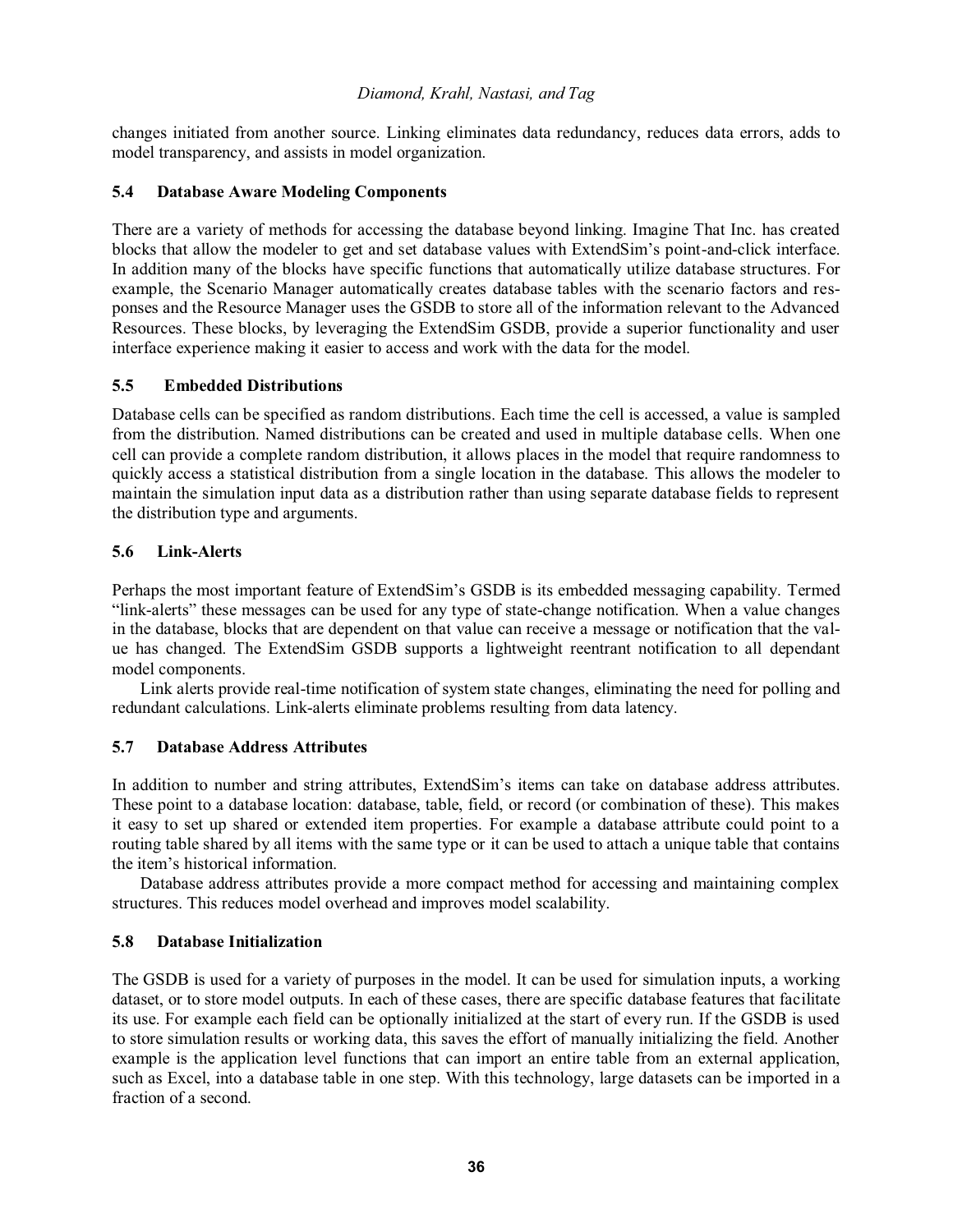### *Diamond, Krahl, Nastasi, and Tag*

Database initialization provides modelers with a number of shortcuts to perform commonly used simulation operations that don't exist in other database technologies. This reduces the time to build and configure models.

#### **5.9 Sample Usage of GSDB Features**

To provide a more concrete example of how these features are used in actual modeling, a simple, theoretical inventory model has been assembled. In this type of inventory model products are purchased from inventory. When the inventory falls below a reorder point, additional product is ordered to be produced.

The simple model shown in Figure 2 displays how ExtendSim's GSDB features impact the model. At the start of the simulation inventories are initialized with ExtendSim's database initialization features. When a purchase occurs, the new inventory level is written to the database. Because the database is optimized for performance, this requires little overhead for the simulation model calculation. When the change occurs, the linked inventory manager receives a message. If the conditions warrant, the inventory manager can react to the inventory change, placing an order to production. The order consists of an item with a database attribute pointing to a bill of materials (BOM) table. The production delay is calculated from a database table containing random distributions.



#### **6 SUCCESS STORIES**

Extendsim's database is widely used by Imagine That's extensive customer base. The most sophisticated ExtendSim modelers use the database as the core of their simulation models. This has allowed them to be more productive, delivering simulation models of complex systems on time and within budget.

### **6.1 Healthcare**

FDI Simulation (Faller, Flynn, and Ferrin 2009) was able to create a single model that simulated different prison healthcare systems. The GSDB was used to contain the data specific to each facility. Changing the model to a new prison only required importing a different database. They were able to efficiently simulate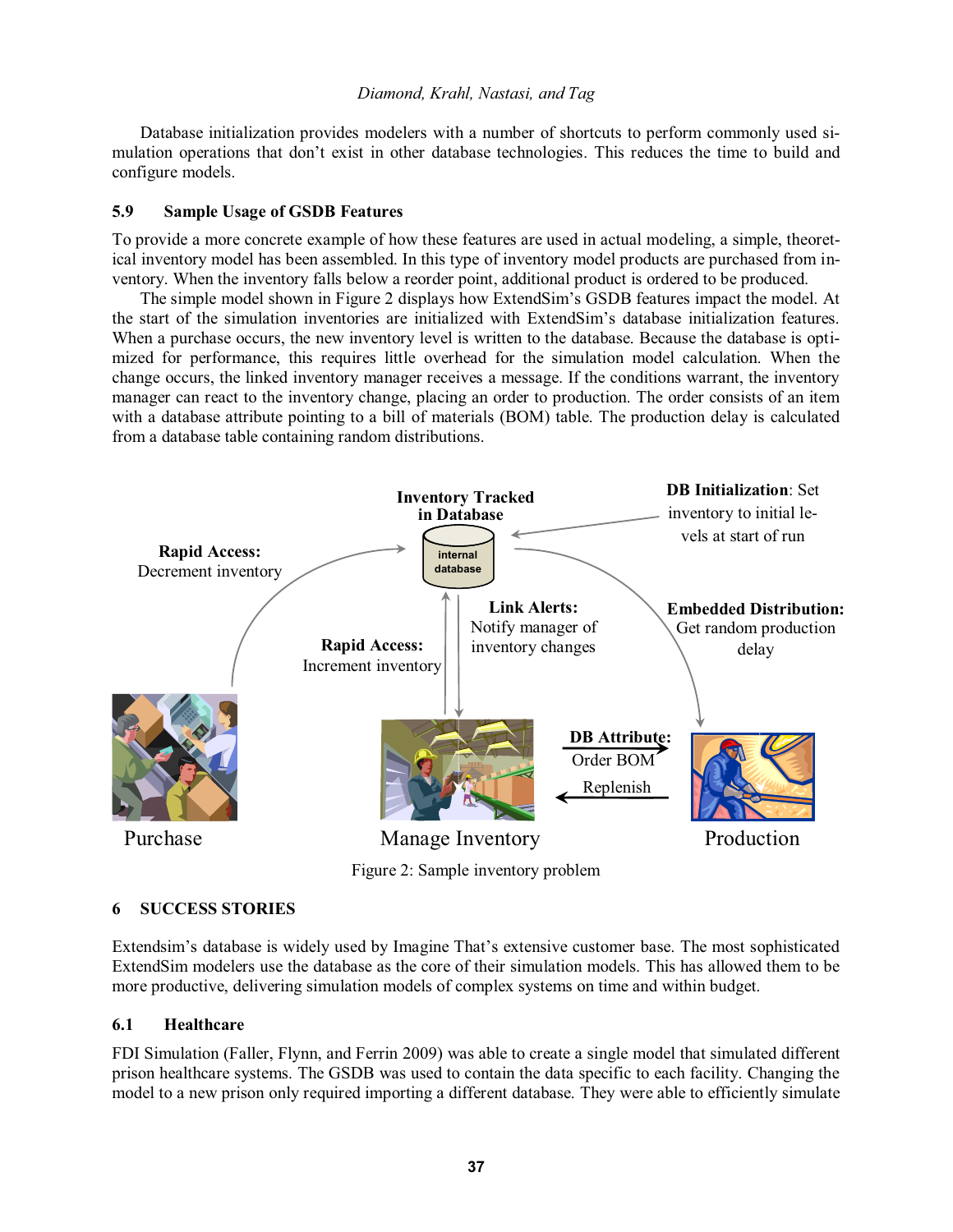### *Diamond, Krahl, Nastasi, and Tag*

over 350 different scenarios eventually developing a new process which was superior to the current processes at all of the modeled prisons.

### **6.2 Agent Based Simulation**

The Dynamic Security Airport Simulation (Weiss 2009) is an agent based model that simulates various path-weapon combinations and their interaction with airport security services. ExtendSim's database is used to centralize the user-defined parameters for the staffing, sensors, and threats. For example, tables of detection of each weapon by type were created. A user interface control panel was also created with frequently changed parameters.

### **6.3 Supply Chain Modeling**

The Boeing BALANCE model (Saylor and Dailey 2010) illustrates enlightened use of ExtendSim's GSDB. The Boeing Advanced Logistics Analysis Capabilities Environment (BALANCE) is an accurate highly user configurable system for simulating complex multi-echelon, multipart indentured supply chain networks. This modeling system includes capabilities for simulating subassemblies and refurbishment. In the BALANCE environment, simulation data may be manually or automatically configured using an autobuild capability. This modeling system can be used across a wide range of supply chain and logistics domains. "ExtendSim was selected as the basis for development due to its tightly integrated data-base ar*chitecture, underlying messaging architecture, and custom block development environment that easily facilitates development of customized data-base driven simulations.*

### **7 CONCLUSION**

ExtendSim has a variety of technologies for simulation modeling. A more general overview can be found in the 2008 Winter Simulation Conference Proceedings (Krahl 2008), the GSDB is only one of them. It is, however unique in its implementation and capabilities. With effective use of ExtendSim's integrated database, simulation processes can be streamlined, producing more reliable, scalable, and flexible simulation models.

## **REFERENCES**

- Krahl, D. 2008. ExtendSim 7*.* In *Proceedings of the 2008 Winter Simulation Conference*, ed. S.J. Mason, R.R. Hill, L. Mönch, O. Rose, T. Jefferson, and J.W. Fowler, 215-221. Piscataway, New Jersey: Institute of Electrical and Electronics Engineers, Inc.
- Faller, S., C.T. Flynn, and D. Ferrin. 2009. Simulating healthcare in prison systems. In *Proceedings of the 2009 Winter Simulation Conference*, M.D. Rossetti, R.R. Hill, B. Johansson, A. Dunkin and R.G. Ingalls, 2032-2041. Piscataway, New Jersey: Institute of Electrical and Electronics Engineers, Inc.
- Phelps, R., D. Parsons, and A. Siprelle. 2000. The SDI industry product suite: simulation from the production line to the supply chain. In *Proceedings of the 2000 Winter Simulation Conference*, J.A. Joines, R.R. Barton, K. Kang, and P.A. Fishwick, 208-214. Piscataway, New Jersey: Institute of Electrical and Electronics Engineers, Inc.
- Saylor, S., and J. Dailey. 2010. Advanced Logistics Analysis Capabilities Environment*.* In *Proceedings of the 2010 Winter Simulation Conference*, ed. B. Johansson, S. Jain, J. Montoya-Torres, J. Hugan, and E. Yücesan. To appear. Piscataway, New Jersey: Institute of Electrical and Electronics Engineers, Inc.
- Standridge, C.R. and A.A.B. Pritsker. 1987. *TESS: The Extended Simulation Support System*. New York: Halsted Press.
- Weiss, W. 2008. Dynamic security: an agent-based model for airport defense. In *Proceedings of the 2008 Winter Simulation Conference*, ed. S.J. Mason, R.R. Hill, L. Mönch, O. Rose, T. Jefferson, and J.W. Fowler, 1320-1325. Piscataway, New Jersey: Institute of Electrical and Electronics Engineers, Inc.